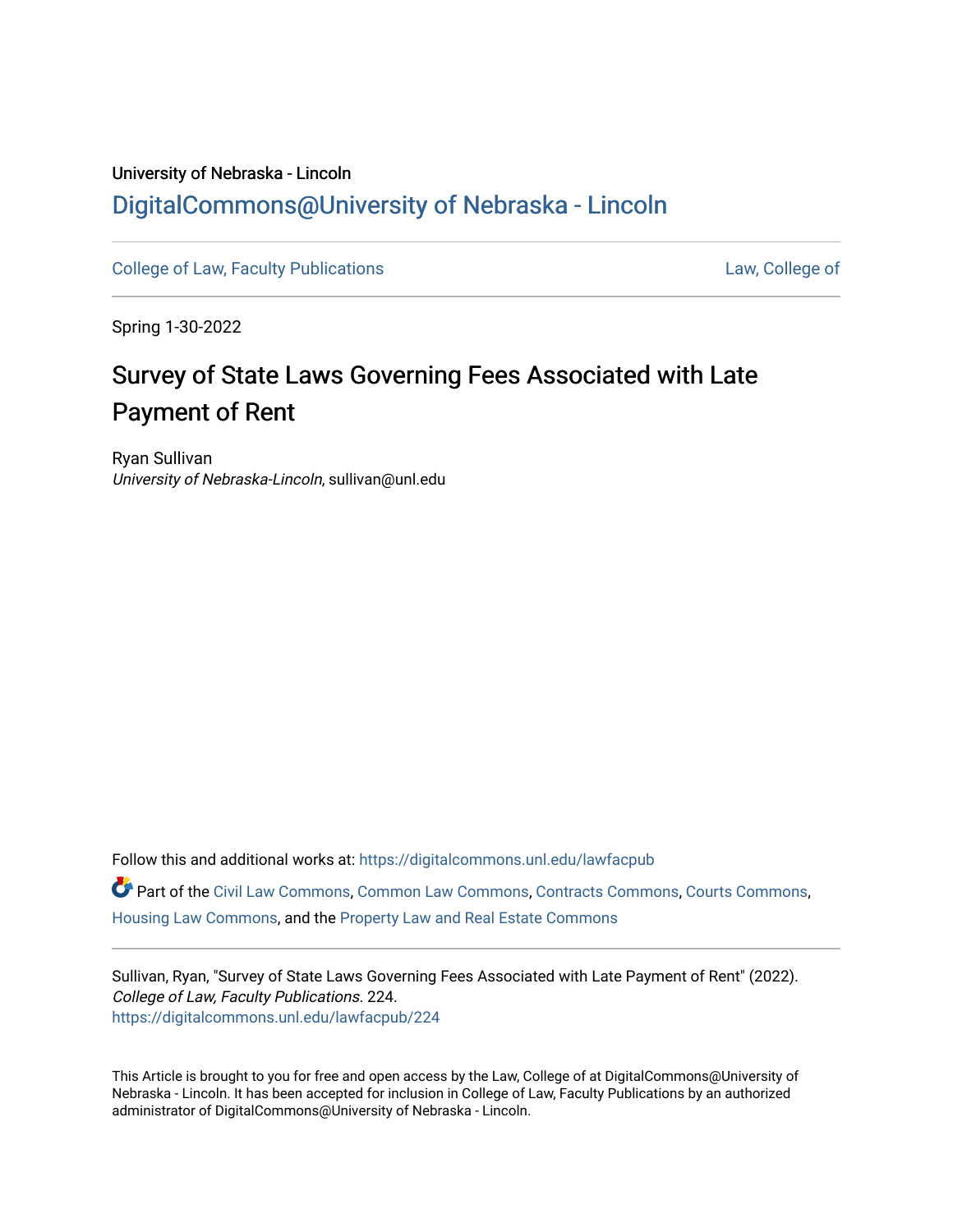## **SURVEY OF STATE LAWS GOVERNING FEES ASSOCIATED WITH LATE PAYMENT OF RENT**

# *Ryan P. Sullivan[1](#page-1-0)*

In an effort to curb excessive fees associated with the late payment of rent, many states have enacted legislation placing maximums on the amount that can be charged, along with other restrictions and limitations. Such laws recognize that landlords and tenants are not on equal footing in negotiating lease terms, and in most instances, tenants are provided the lease on a takeit-or-leave-it basis with no opportunity to negotiate any of its terms, including provisions related to late fees. [2](#page-1-1)

States that impose late fee maximums vary greatly on the amount and form of the limitation some limit the late fee to a certain percentage of the rental amount, a few states impose a dollar amount maximum, and several states impose both. Some states, rather than limiting the late fee to a certain amount, only require that the late fee be "reasonable." Additionally, a handful of states mandate that late fees can only accrue after a certain grace period, and some states require that any late fee policy be in writing and within the lease agreement. Also, during the COVID-19 pandemic, some states instituted temporary moratoriums on late fees.

#### **Type of Limitation**

#### **No Statutory Maximum**

Around half the states have no specific statute limiting the amount of late fees that can be charged.<sup>[3](#page-1-2)</sup> However, as set forth below, many of these states have legislation or case law requiring the late fee be *reasonable*, often requiring the late fee to be reasonably related to the damage resulting from the late payment of rent. Several states have virtually no limitation on the

<span id="page-1-1"></span><span id="page-1-0"></span><sup>1</sup> Ryan Sullivan, Associate Professor of Law, University of Nebraska College of Law. Research assistance provided by law students Elizabeth Weidner and Emma Kalkowski-Farrand, and editing provided by Deanna Lubken. 2 *See* Melissa T. Lonegrass, *A Second Chance for Innovation–Foreign Inspiration for the Revised Uniform Residential Landlord and Tenant Act*, 35 U. ARK. LITTLE ROCK L. REV. 905, 960-61 (2013) ("Residential leases are overwhelmingly standard form contracts of adhesion, presented to tenants by landlords on a take-it-or-leave-it basis." The article goes on to describe how tenants are "virtually powerless to negotiate their leases with their landlords," and opining that "[p]erhaps the most significant source of unfairness faced by residential tenants in the United States is their lack of bargaining power relative to landlords."); Daniel D. Barnhizer, *Inequality of Bargaining Power*, 76 U. Colo. L. Rev. 139, 169–70, 241 n. 130 (2005) (observing that disparities in bargaining power can arise because a transaction involves a necessity, citing housing as an example, and noting that many courts have found "tenants have no bargaining power in dealing with prospective landlords and must meekly accept whatever terms the landlord seeks to impose through standard form lease contracts").

<span id="page-1-2"></span><sup>3</sup> Alabama, Arkansas, California, Connecticut, Florida, Georgia, Idaho, Indiana, Kansas, Louisiana, Massachusetts, Michigan, Mississippi, Missouri, Montana, Nebraska, New Hampshire, New Jersey, North Dakota, Ohio, Oklahoma, Pennsylvania, Rhode Island, South Carolina, South Dakota, Vermont, Wisconsin, and Wyoming.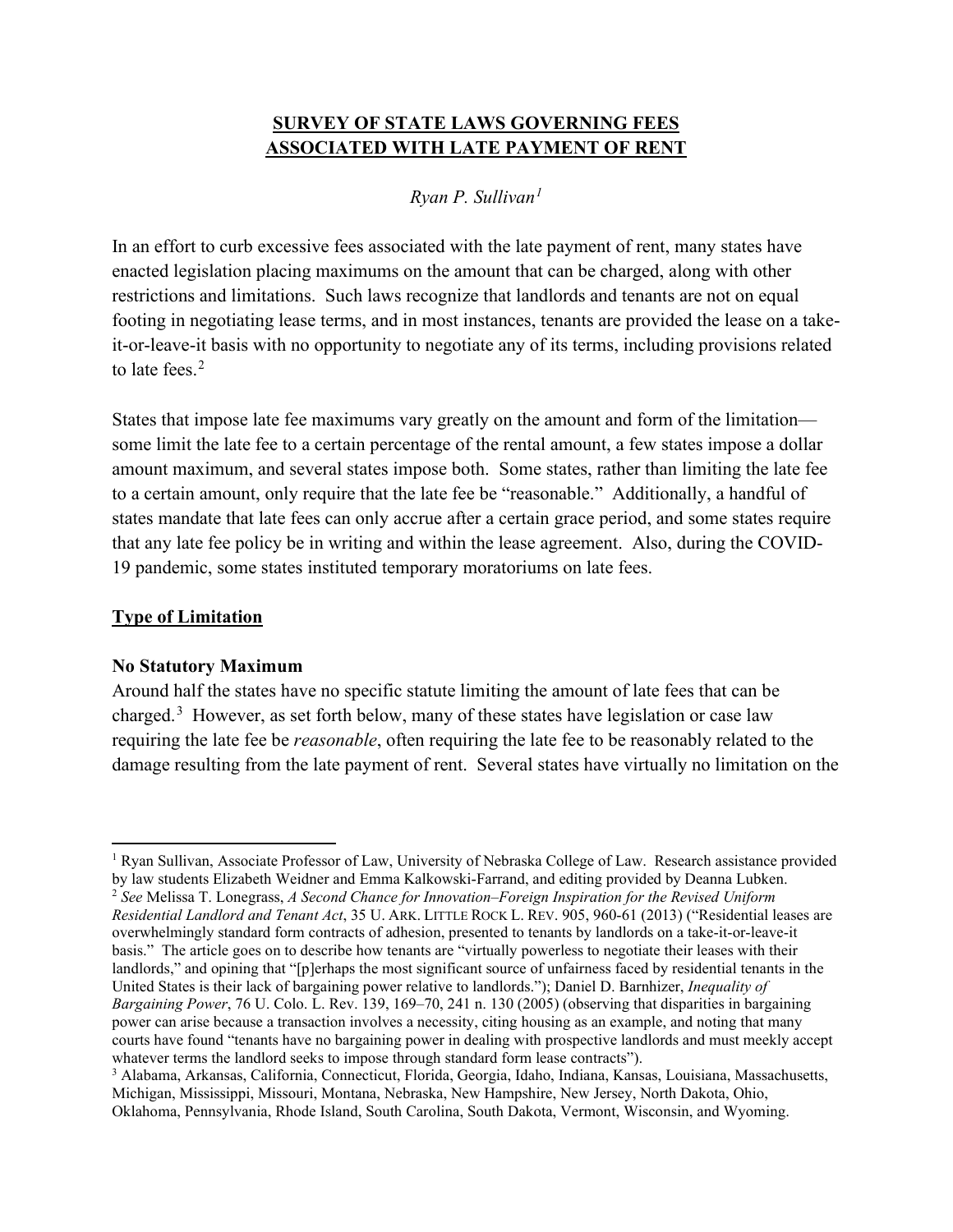amount of late fee that can be charged.<sup>[4](#page-2-0)</sup> Although, some of these states<sup>[5](#page-2-1)</sup> have a general statute providing that a court may refuse to enforce terms of a rental agreement found to be *unconscionable*. [6](#page-2-2)

#### **Percentage Maximum**

Several states have opted to cap fees based on a percentage of the monthly rent. Among the states that employ this form of limitation, the limits range from 4% to 10.5 % of the rent due, for an average of 7.7% across the 10 states with these laws. These states include:

- **Alaska**: Capped at 5% above the Federal Reserve discount rate, or, if no rate is specified, 10.5%.
- **Delaware**: Where the rental agreement provides for a late charge, such late charge shall not exceed 5% of the monthly rent.
- **Hawaii**: Where the rental agreement provides for a late charge, the late charge shall not exceed 8% of the rent due.
- **Maine**: A landlord may not assess a penalty for the late payment of rent which exceeds 4% of the monthly rent.
- **Minnesota**: In no case may the late fee exceed 8% of the overdue rent payment.
- **Nevada**: A landlord may charge a reasonable late fee for the late payment of rent as set forth in the rental agreement, but such a late fee must not exceed 5% of the amount of the periodic rent.
- **New Mexico**: If the rental agreement provides for the charging of a late fee, the owner may charge the resident a late fee in an amount not to exceed 10% of the total rent payment.
- **Oregon**: Charge may not exceed a per day charge of more than 6% of the late fee permitted per rental period, or 5% of the periodic rent.
- **Tennessee**: Any charge or fee which is charged by the landlord for the late payment of rent shall not exceed 10% of the amount of rent past due.
- **Virginia**: No such late charge shall exceed the lesser of 10% of the periodic rent or 10% of the remaining balance due and owed by the tenant.

# **Dollar Amount Maximum**

Iowa is the only state to have established a pure dollar amount maximum in its residential landlord-tenant act: \$12 a day or \$60 a month if rent is \$700 or lower; \$20 a day or \$100 a month

<span id="page-2-0"></span><sup>4</sup> Alabama, Arkansas, Florida, Georgia, Idaho, Indiana, Kansas, Louisiana, Massachusetts (but requires a 30-day grace period), Michigan, Mississippi, Missouri, Montana, Nebraska, New Hampshire, New Jersey, Rhode Island, South Carolina, South Dakota, Wisconsin, and Wyoming.<br><sup>5</sup> Alabama, Arizona, Florida, Kansas, Nebraska, North Dakota, Ohio, Rhode Island, and South Carolina.

<span id="page-2-2"></span><span id="page-2-1"></span><sup>6</sup> After a diligent search, no case law could be found in these jurisdictions that would provide insight into what amount of late fee would be deemed unconscionable.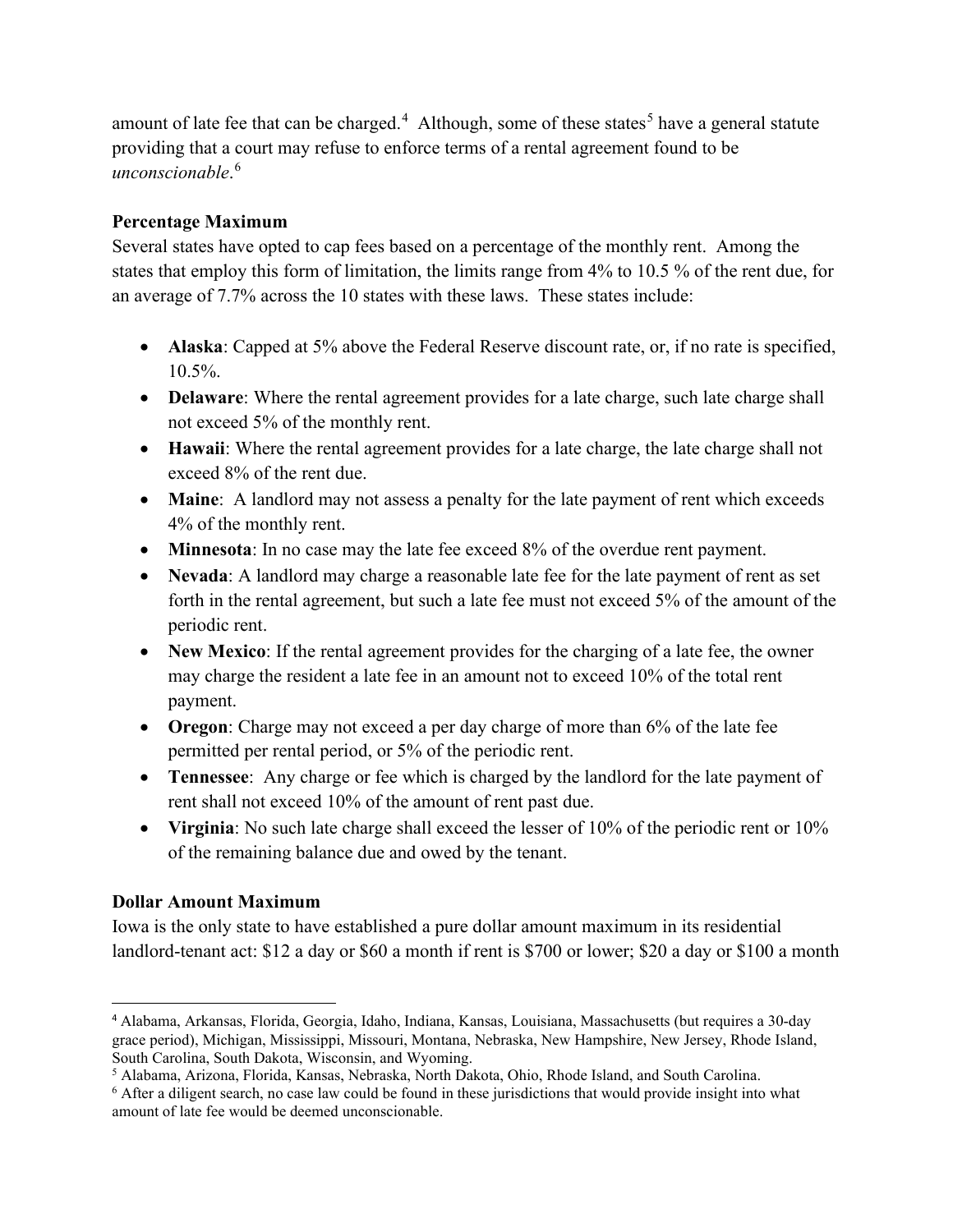if rent is more than \$700. Arizona also imposes a dollar amount (\$5 per day), but the limitation is applicable only in tenancies involving the rental of a mobile home lot.

## **Combination of Percentage and Dollar Amount Maximums**

Five states have enacted legislation that impose late fee limits that combine both percentage and dollar amount maximums:

- **Colorado**: \$50 or 5% of remaining rent obligation, whichever is greater.
- **Maryland**: A late fee cannot exceed 5% of the rent. For leases with weekly rental installments, the fee cannot exceed \$3 a week.
- **New York:** \$50 or 5% of monthly rent, whichever is less.
- **North Carolina**: If due monthly, no more than \$15 or 5% of monthly rent, whichever is greater. If due weekly, \$4 or 5% of weekly rent, whichever is greater.
- **Utah**: Cannot exceed the greater of 10% of rent agreed to in rental agreement or \$75.

#### **Reasonableness Requirement**

Some states have no specified maximum that can be assessed as a late fee, but instead require only that the fee is reasonable or reasonably related to the damage the landlord incurred as a result of the tenant paying late. In the majority of these states, the reasonableness requirement is established by courts rather than through legislation.

- **Arizona**: For residential tenancies, it is implied within its eviction statutes that late fees must be reasonable.
- **California**: Must be reasonably related to costs landlord faces as a result of rent being late.
- **Connecticut:** Fees must bear reasonable relationship to actual damage landlord sustains and the court may void if excessive.
- **Illinois**: Must be a reasonable forecast of damage caused by breach.
- **Kentucky**: Must be reasonable; \$20 or 20% of rental fee for each month is deemed reasonable.
- **Ohio**: Must be reasonable in proportion to the rental rate, and have a rational basis supporting the imposition of the charge.
- **Oklahoma**: Must be reasonably related to actual costs incurred.
- **Pennsylvania**: Late fees must be reasonable.
- **Texas**: Must be reasonable; presumed reasonable if not more than 12% of amount of rent for a dwelling located in a structure that contains no more than 4 units or 10% for structure that contains more than 4 units.
- **Vermont**: Late fee allowed if reasonably related to costs incurred.
- **Washington**: Presumably must be reasonable.
- **West Virginia**: Presumably must be reasonable.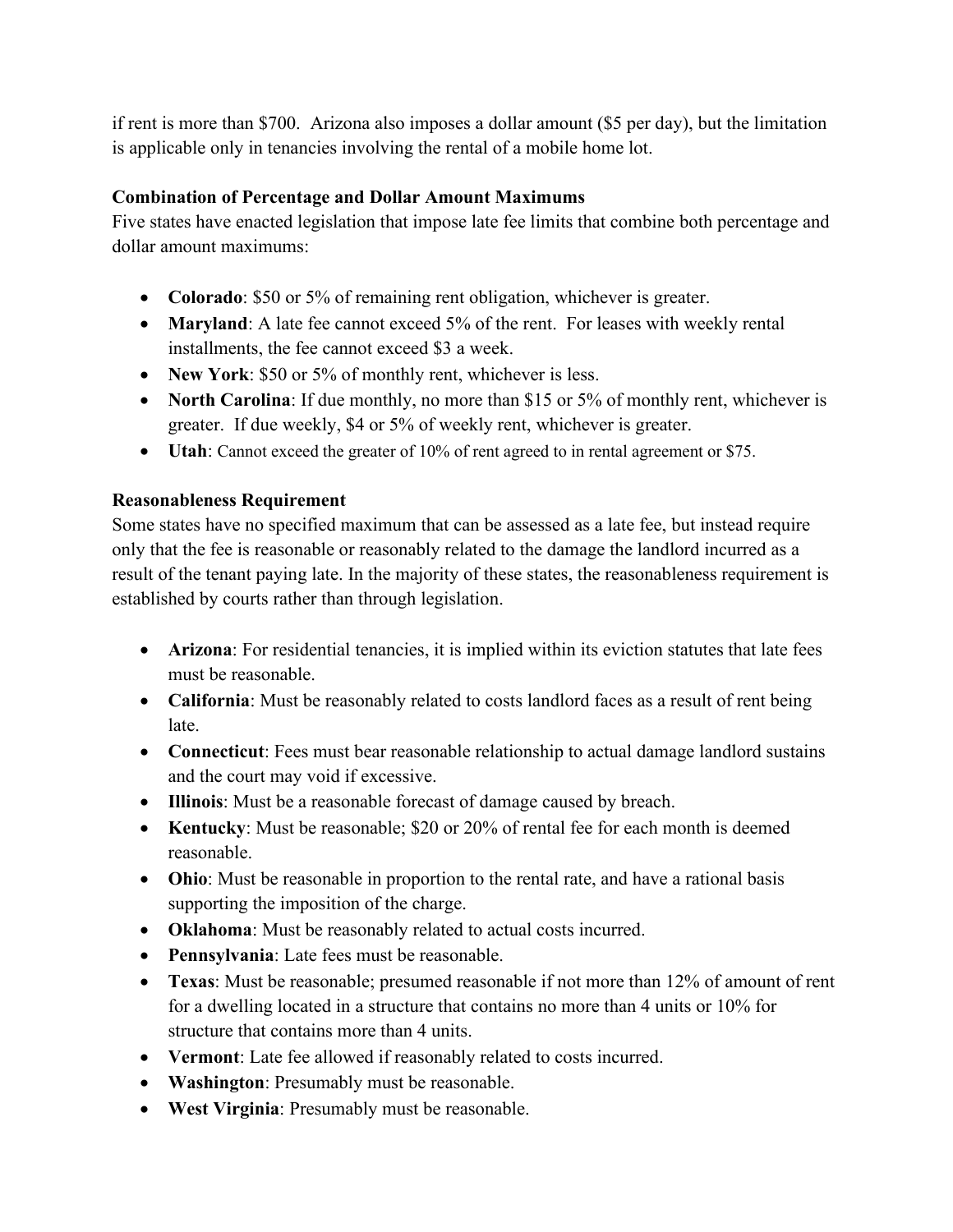## **Other Limitations and Requirements**

#### **Grace Period**

Some states require that before a late fee may be assessed, a certain amount of time must have lapsed beyond the date the rental payment was due. The statutorily imposed grace periods range from 3 days to 30 days.

- Three days (Nevada, Texas)
- Five days (Delaware, Kentucky, New York, North Carolina, Oregon, Tennessee, Virginia, Washington)
- Seven days (Colorado)
- Nine days (Connecticut)
- Fifteen days (Maine)
- Thirty days (Massachusetts)

#### **In-Writing Requirement**

Several states, even some that have no stated late fee maximus, require that any late fee policy be in writing and in the lease agreement.<sup>[7](#page-4-0)</sup>

#### **COVID-19 Moratoriums**

Due to the pandemic and resulting widespread unemployment, several states declared a moratorium on late fees during the pandemic. Most of these moratoria were expired as of the date of initial publication of this survey.

- **California**: Renters who have submitted a declaration of COVID-19-related financial distress cannot be charged a late fee for the late payment of COVID rental payments. (no expiration date)
- **Colorado**: Executive order prohibited landlords and lenders from charging late fees for any rent incurred between May 1, 2020, and April 27, 2021, due to the pandemic. (expired)
- **Connecticut**: Executive order 7X granted tenants an automatic 60-day grace period for April 2020 rent and made available a 60-day grace period for May 2020 rent upon request. Landlords could not charge late fees during these grace periods. (expired)
- **Delaware**: Suspended late fees during COVID state of emergency in 2020. (expired)
- **Massachusetts**: Suspended late fees during COVID state of emergency in 2020. (expired)
- **Montana**: Governor suspended late fees in 2020 because of COVID-19. (expired)

<span id="page-4-0"></span><sup>7</sup> Arizona, California, Colorado, Connecticut, Delaware, Georgia, Hawaii, Illinois, Iowa, Kentucky, Louisiana, Maine, Minnesota, Nevada, New Mexico, North Carolina, North Dakota, Oregon, Texas, Vermont, Virginia, and Washington.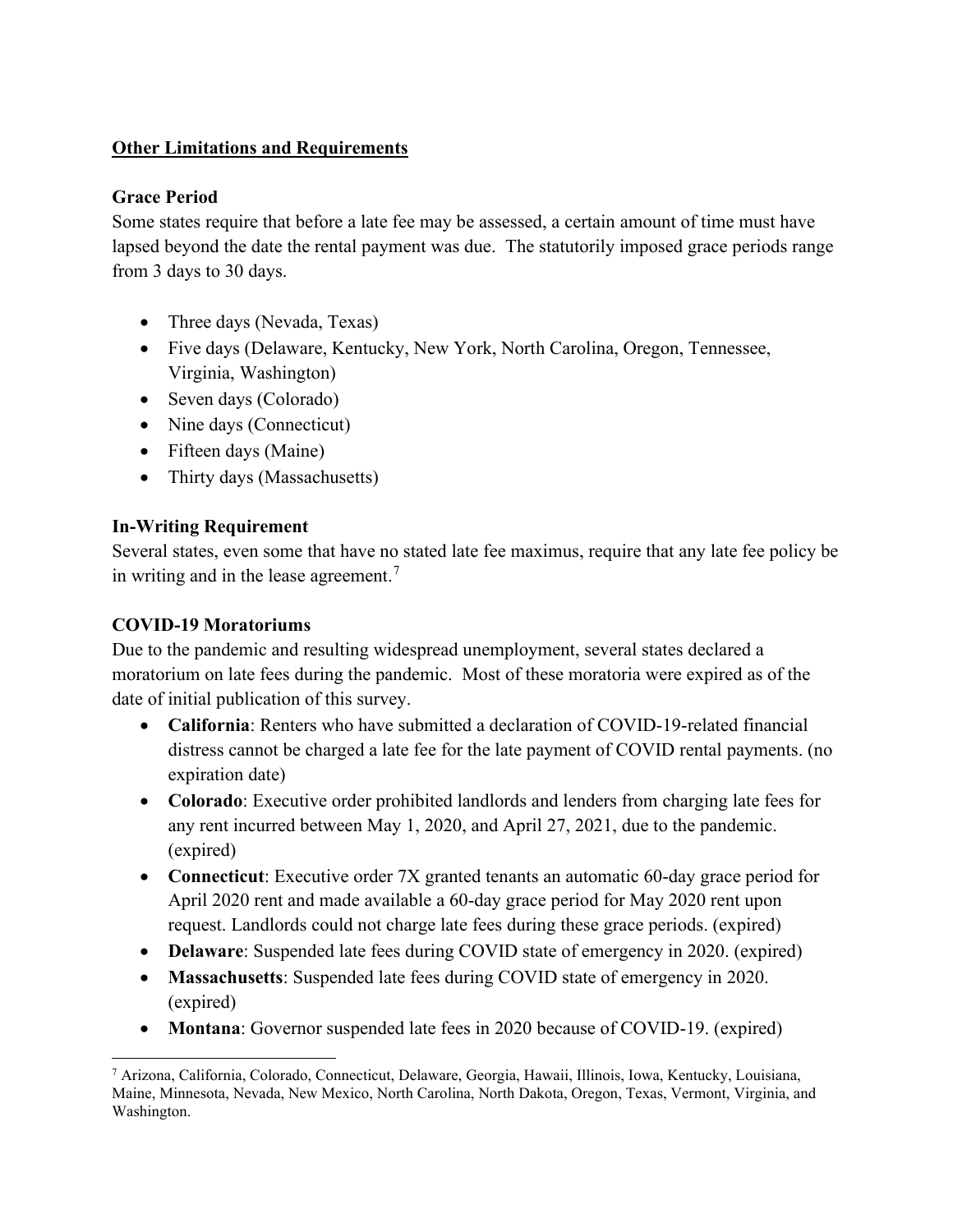- **New York**: Late fees were suspended until March 24, 2021. (expired)
- **Oregon**: No late charges on rent due between April 1, 2020, and June 30, 2021, unless that rent is still unpaid on February 28, 2022. (expired)
- **Pennsylvania**: Although the State of Pennsylvania took no action to limit the imposition of late fees during the pandemic, the Mayor of Philadelphia signed a pandemic eviction moratorium which prohibits landlords from collecting late fees or interest on unpaid rent from tenants between March 1, 2020, and September 30, 2021, who have provided a hardship certificate. (expired)
- **Washington**: Suspended late fees between March 1, 2020, and June 30, 2021. (expired)
- **Wisconsin**: The Department of Agriculture, Trade, and Consumer Protection adopted a temporary emergency rule due to the pandemic. During an emergency and for the 90 days following the expiration of the emergency, no landlord may charge any tenant a fee or a penalty for nonpayment of rent or late payment of rent. (expired)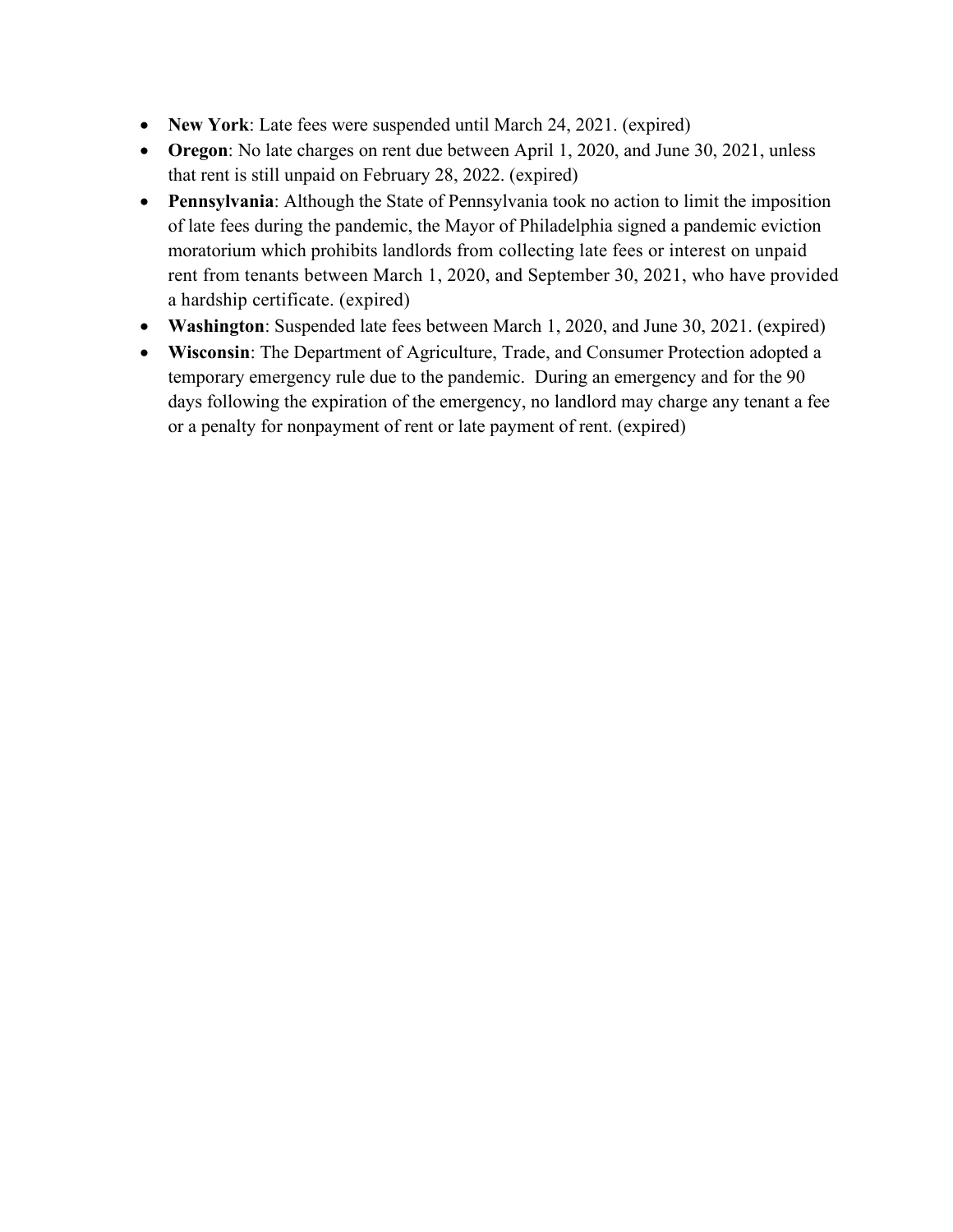#### **Survey of State Laws Governing Fees Associated with Late Payment of Rent**

The following sets forth the provisions of each state's laws governing residential rental late fees. Many state laws include maximums on how much can be charged in late fees, govern when late fees may be imposed, or require that any policy related to late fees be in writing. In some instances, the state's laws are set forth in statute, and in others they are established by the courts. The left column lists the state and the specific statute that imposes a maximum amount that can be charged for late payment of rent, if any. The right column sets forth the statutory authority for any other restrictions or limitations related to late fees, relevant case law, and information on any temporarily imposed restrictions on late fees in force during the COVID-19 pandemic.

| <b>STATE &amp;</b>                                   | <b>STATUTORY</b>                                                                                                           | <b>REQUIRED</b>    | <b>ADDITIONAL INFORMATION AND LIMITATIONS</b>                                                                                                                                                                                                                                                                                                                                           |
|------------------------------------------------------|----------------------------------------------------------------------------------------------------------------------------|--------------------|-----------------------------------------------------------------------------------------------------------------------------------------------------------------------------------------------------------------------------------------------------------------------------------------------------------------------------------------------------------------------------------------|
| <b>STATUTE</b>                                       | <b>MAXIMUM?</b>                                                                                                            | <b>IN WRITING?</b> |                                                                                                                                                                                                                                                                                                                                                                                         |
| Alabama                                              | No statute                                                                                                                 | No                 | See Ala. Code $\S 35$ -9A-143 (providing that a court can refuse to<br>enforce a lease term deemed unconscionable)                                                                                                                                                                                                                                                                      |
| <b>Alaska</b><br>Alaska Stat.<br>$§$ 45.45.010       | Yes. Max of 5% points<br>above the Federal Reserve<br>discount rate, or, if no<br>precise rate is specified,<br>$10.5\%$ . | N <sub>o</sub>     |                                                                                                                                                                                                                                                                                                                                                                                         |
| <b>Arizona</b><br>Ariz. Rev. Stat.<br>$§$ 33-1414(C) | Yes, but for mobile home<br>lot tenancies only; late<br>fees cannot exceed \$5 a<br>day.                                   | Yes                | Ariz. Rev. Stat. $\S$ 33-1312 (providing that a court can refuse to<br>enforce a lease term deemed unconscionable)<br>Ariz. Rev. Stat. $\S 33-1368$ (implies late fee policy must be in<br>the written rental agreement and must be reasonable)<br>Ariz. Rev. Stat. § 33-1414(A)(4) (for mobile homes, landlords<br>cannot charge late fees until at least five days after rent is due) |
| <b>Arkansas</b>                                      | No statute                                                                                                                 |                    |                                                                                                                                                                                                                                                                                                                                                                                         |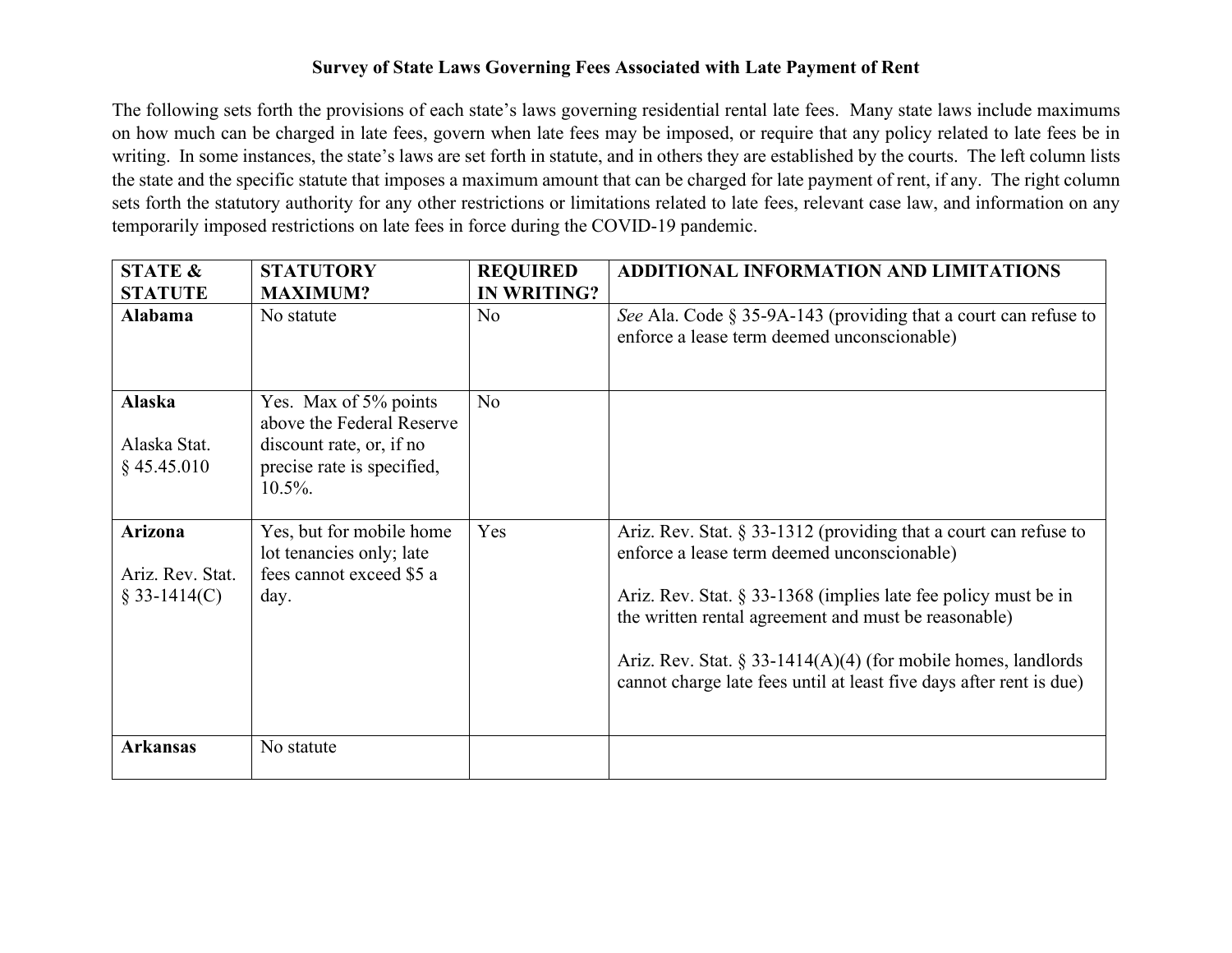| California                                      | No statute; but case law<br>provides the fee must be<br>reasonably related to costs<br>landlord faces as a result<br>of rent being late. | Yes | Orozco v. Casimiro, 121 Cal. App. 4th Supp. 7 (2004)<br>(concluding that late fees, in the form of liquidated damages,<br>must be reasonably related to the costs sustained)<br>Harbor Island Holdings, LLC v. Kim, 107 Cal.App.4th 790<br>(2003) (holding that any provision for the forfeiture of money<br>without regard to the actual damages suffered constitutes an<br>unenforceable penalty)<br>Cal. Civ. Code § 1942.9 (if tenant has COVID-related rental<br>debt, the landlord cannot charge late fees on that rent)                                                                                                                                                                                      |
|-------------------------------------------------|------------------------------------------------------------------------------------------------------------------------------------------|-----|---------------------------------------------------------------------------------------------------------------------------------------------------------------------------------------------------------------------------------------------------------------------------------------------------------------------------------------------------------------------------------------------------------------------------------------------------------------------------------------------------------------------------------------------------------------------------------------------------------------------------------------------------------------------------------------------------------------------|
| Colorado<br>Colo. Rev. Stat.<br>$$38-12-105(b)$ | Yes. Cannot exceed the<br>greater of \$50 or 5% of<br>amount of rent past due.                                                           | Yes | Colo. Rev. Stat. § 38-12-105(1)(a) (provides a landlord cannot<br>charge a late fee until seven days after rent is due)<br>Colo. Rev. Stat. § 38-12-105(1)(c) (provides that a landlord<br>cannot charge a late fee unless it was disclosed in the rental<br>agreement)<br>Colo. Rev. Stat. § 38-12-213 (for mobile home lots; requiring<br>all lease terms must be in writing)<br>Recently proposed legislation:<br>https://leg.colorado.gov/bills/hb20-1141<br>Executive order prohibited landlords and lenders from charging<br>late fees for any rent incurred between May 1, 2020, and April<br>27, 2021, due to the pandemic. No new executive orders<br>related to lates fees have been released since then. |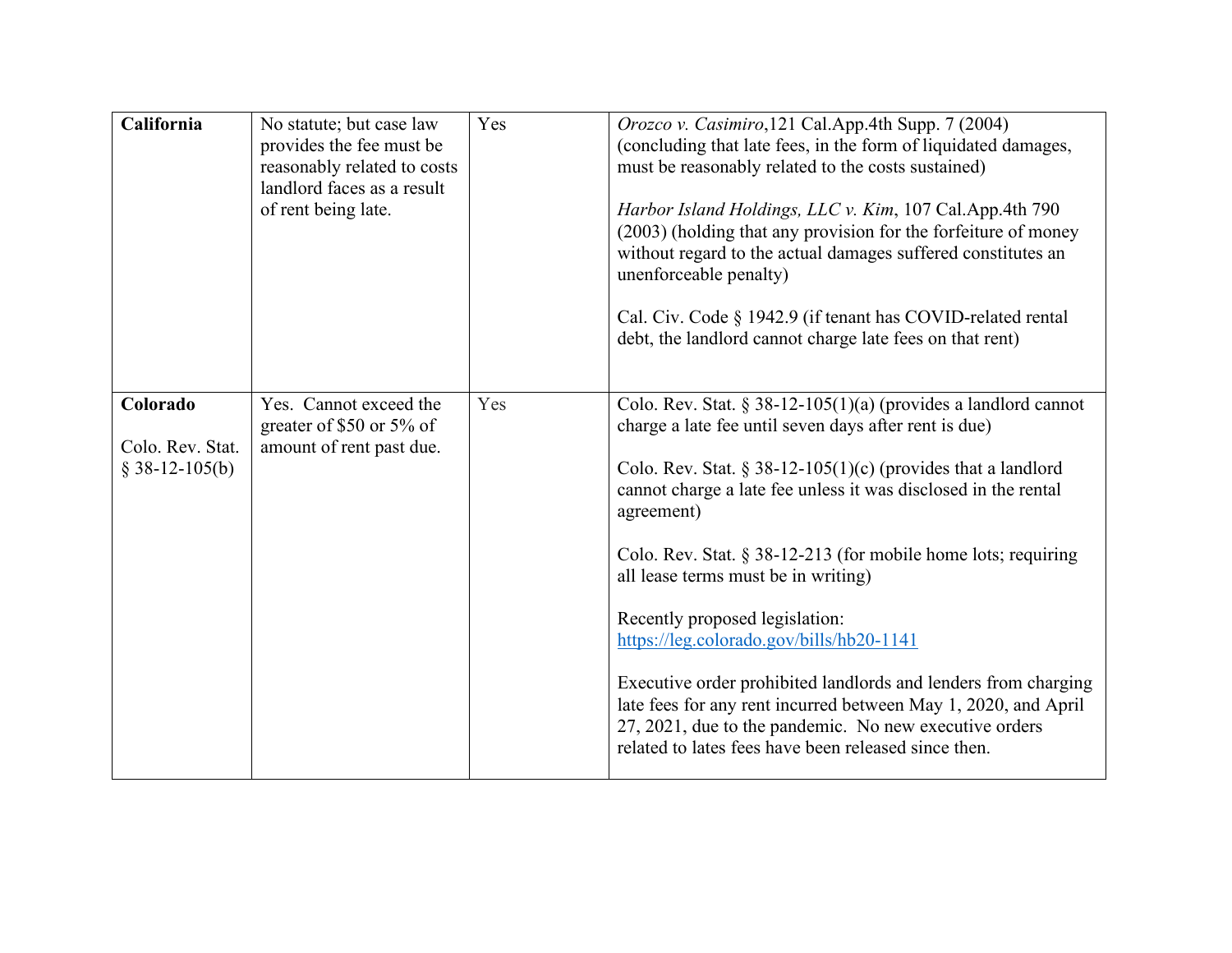| Connecticut                                     | No statute; but case law<br>provides the fee must bear<br>reasonable relationship to<br>actual damage landlord<br>sustains. | Yes | Food Studio v. Fabiola's, 1998 WL 32193 (June 16, 1998)<br>(holding a landlord may only impose late fees if the lease<br>agreement contains terms imposing a late fee)<br>Begin v. Reissman, 1995 WL 348043 (1995) (holding late fees<br>must bear a reasonable relationship to the actual damages the<br>landlord sustains, and a court may void them if it finds they are<br>excessive)<br>See also Leg Research Report, at<br>https://www.cga.ct.gov/2018/rpt/pdf/2018-R-0232.pdf<br>interpreting the late payment notice period in Conn. Gen. Stat.<br>§ 47a-15a, as created a statutorily imposed grace period before<br>a late fee may be accessed.<br>Conn. Gen. Stat. § 47a-15a (a late fee cannot be charged until<br>nine days after it is due when rent is due monthly or four days<br>for weekly tenancies)<br>The state temporarily suspended late fees during the COVID<br>state of emergency.<br>https://portal.ct.gov/-/media/Office-of-the-Governor/Executive-<br>Orders/Lamont-Executive-Orders/Executive-Order-No-7X.pdf<br>(Executive order 7X automatically granted tenants a 60-day |
|-------------------------------------------------|-----------------------------------------------------------------------------------------------------------------------------|-----|-----------------------------------------------------------------------------------------------------------------------------------------------------------------------------------------------------------------------------------------------------------------------------------------------------------------------------------------------------------------------------------------------------------------------------------------------------------------------------------------------------------------------------------------------------------------------------------------------------------------------------------------------------------------------------------------------------------------------------------------------------------------------------------------------------------------------------------------------------------------------------------------------------------------------------------------------------------------------------------------------------------------------------------------------------------------------------------------------------------|
|                                                 |                                                                                                                             |     | grace period for April 2020 rent and a 60-day grace period was<br>available for May 2020 rent upon request. Landlords could not<br>charge late fees during the grace period.)                                                                                                                                                                                                                                                                                                                                                                                                                                                                                                                                                                                                                                                                                                                                                                                                                                                                                                                             |
| <b>Delaware</b><br>Del. Code tit.<br>25, § 5501 | Yes. 5% of the monthly<br>rent.                                                                                             | Yes | Del. Code tit. 25, $\S$ 5501 (the late fee cannot be imposed until<br>the rent is more than five days late; if landlord does not have an<br>office in the county where the rental unit is located, must<br>provide an additional three days)                                                                                                                                                                                                                                                                                                                                                                                                                                                                                                                                                                                                                                                                                                                                                                                                                                                              |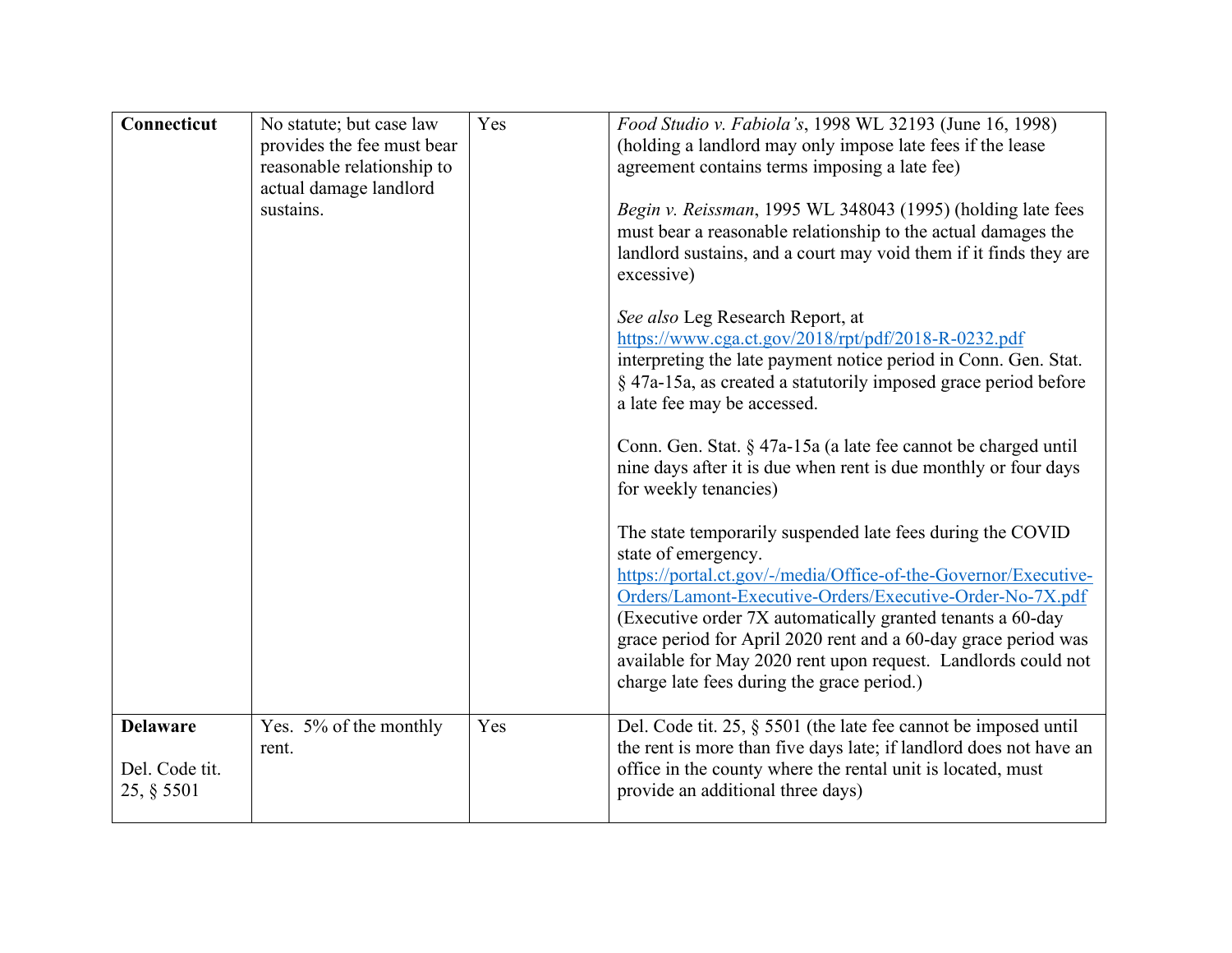|                 |                            |                | The state suspended late fees during the COVID state of               |
|-----------------|----------------------------|----------------|-----------------------------------------------------------------------|
|                 |                            |                | emergency in the spring.                                              |
|                 |                            |                | https://governor.delaware.gov/health-soe/twenty-seventh-              |
|                 |                            |                | modification-state-of-emergency-declaration/ (the state of            |
|                 |                            |                | emergency declaration and its modifications provided that no          |
|                 |                            |                | late fees could be charged or accrued during the COVID-19             |
|                 |                            |                | state of emergency, which is still in effect)                         |
|                 |                            |                |                                                                       |
| Florida         | No statute                 | N <sub>o</sub> | Fla. Stat. $\S$ 83.45 (providing that a court can refuse to enforce a |
|                 |                            |                | lease term deemed unconscionable)                                     |
|                 |                            |                |                                                                       |
| Georgia         | No statute                 | Yes            |                                                                       |
|                 |                            |                |                                                                       |
| Hawaii          | Yes. 8% of the amount of   | Yes            |                                                                       |
|                 | rent due.                  |                |                                                                       |
| Haw. Rev. Stat. |                            |                |                                                                       |
| $$521-21(f)$    |                            |                |                                                                       |
|                 |                            |                |                                                                       |
| Idaho           | No statute                 |                |                                                                       |
|                 |                            |                |                                                                       |
| <b>Illinois</b> | No stated maximum; but     | Yes            | Collins v. Hurst, 736 N.E.2d 600, 604 (2000) (in a matter             |
|                 | case law indicates it must |                | unrelated to residential tenancies, the court held "A reasonable      |
|                 | be reasonable.             |                | late charge provision in a contract should be enforced.")             |
|                 |                            |                |                                                                       |
|                 |                            |                | Hidden Grove Condo. Ass'n v. Crooks, 744 N.E.2d 305, 307              |
|                 |                            |                | (2001) (in a matter involving late fees imposed by a condo            |
|                 |                            |                | association, the court analyzed late fees as liquidated damages       |
|                 |                            |                | provisions and provided that a late fee may be assessed if it is a    |
|                 |                            |                | reasonable forecast of damage caused by breach and the harm is        |
|                 |                            |                | difficult to estimate)                                                |
|                 |                            |                |                                                                       |
| Indiana         | No statute                 |                |                                                                       |
|                 |                            |                |                                                                       |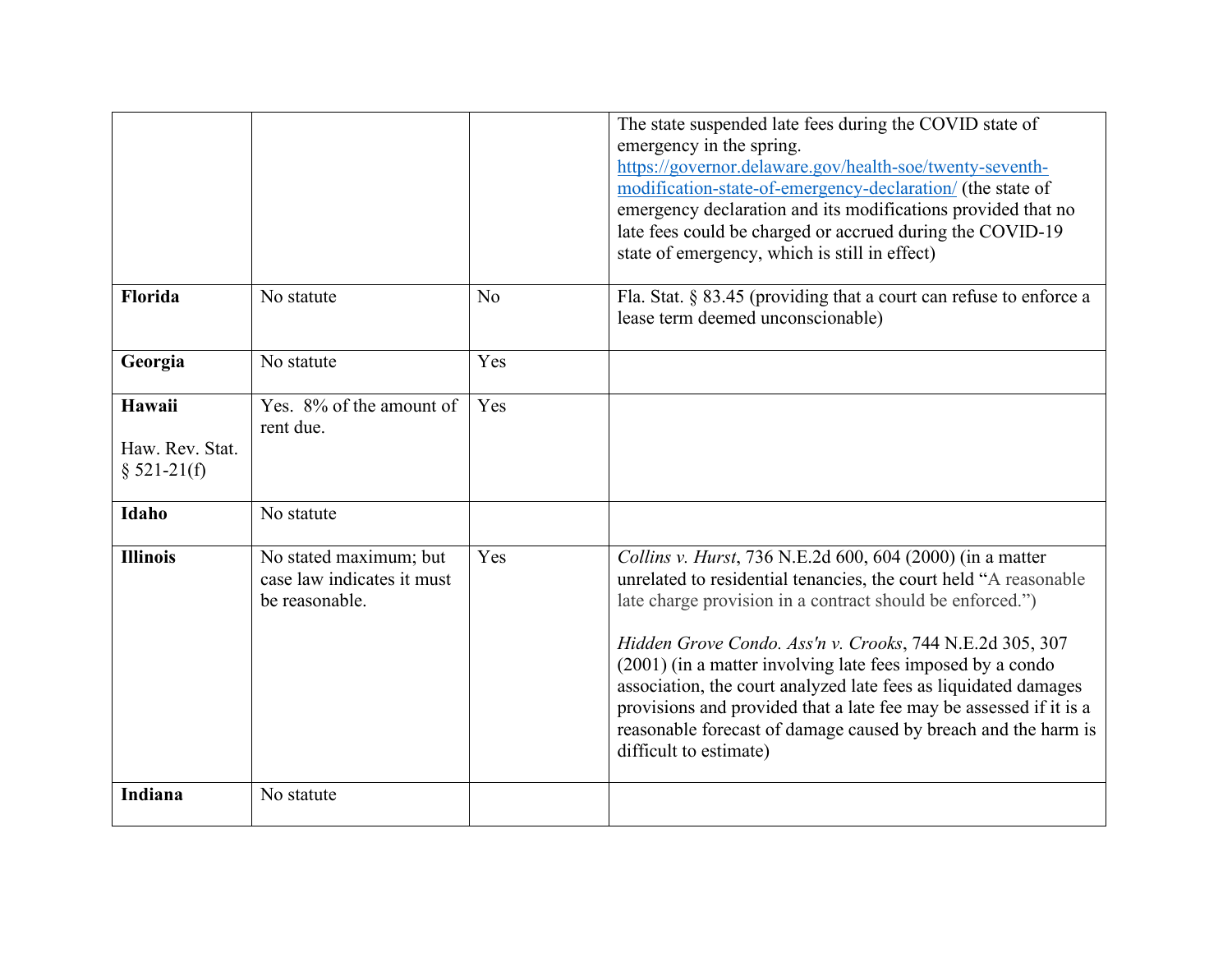| Iowa<br>Iowa Code<br>§ 562A.9                           | Yes. \$12 a day or \$60 a<br>month if rent is \$700 or<br>lower. $$20$ a day or $$100$<br>a month if rent is more<br>than \$700. | Yes | Iowa Code § 562A.9 (implying late fees must be in the rental<br>agreement)                                                                                                                                                                                                                                                    |
|---------------------------------------------------------|----------------------------------------------------------------------------------------------------------------------------------|-----|-------------------------------------------------------------------------------------------------------------------------------------------------------------------------------------------------------------------------------------------------------------------------------------------------------------------------------|
| <b>Kansas</b>                                           | No statute                                                                                                                       |     | Kan. Stat. $\S$ 58-2544 (providing that a court can refuse to<br>enforce a lease term deemed unconscionable)                                                                                                                                                                                                                  |
| Kentucky<br>Ky. Rev. Stat.<br>§ 359.215                 | Yes. Must be reasonable.<br>\$20 or $20\%$ of rental fee<br>for each month is deemed<br>reasonable.                              | Yes | Ky. Rev. Stat. § 359.215 (a landlord cannot charge a late fee<br>until five days after rent is due)                                                                                                                                                                                                                           |
| Louisiana                                               | No statute                                                                                                                       | Yes | See Louisiana Attorney General Guide to Louisiana Landlord<br>and Tenant Laws, available at<br>https://ldh.la.gov/assets/oph/Center-PHCH/Center-<br>CH/infectious-<br>epi/EpiManual/MoldComplaints/AGguideToLandlordTenantLa<br>$w.pdf$ (opining that a late fee cannot be charged if not in the<br>written rental agreement) |
| <b>Maine</b><br>Me. Rev. Stat.<br>tit. 14,<br>§ 6028(2) | Yes. 4% of the amount<br>due for one month.                                                                                      | Yes | Me. Rev. Stat. tit. $14, \S$ 6028(1) (rent is not considered late<br>unless it is 15 days past due)<br>Me. Rev. Stat. tit. 14, $\S$ 6028(3) (must have written notice of<br>the late fee policy at the time entered into the rental agreement)                                                                                |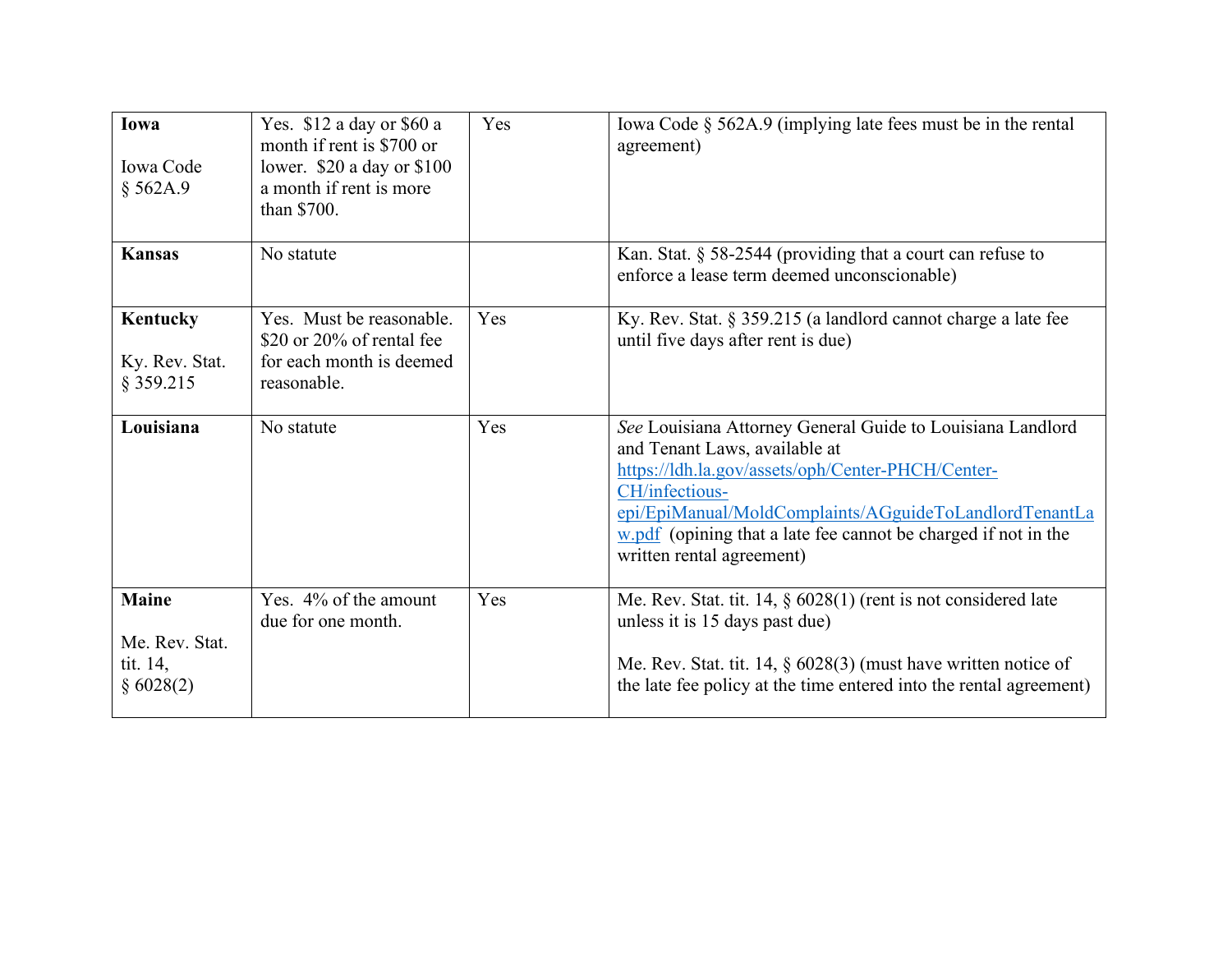| Maryland<br>Md. Code Real<br>Prop. $§ 8-208$       | Yes. Cannot exceed 5%<br>of the amount of rent due<br>for the rental period. For<br>leases with weekly rental<br>installments, no more than<br>\$3 a week or a total of no<br>more than \$12 a month. | No             | Certain counties prohibited landlords from charging late fees<br>during the state of emergency due to COVID-19 and/or for<br>some period after the state of emergency ended.<br>https://www.peoples-law.org/evictions-and-failure-pay-rent-<br>cases-covid-19-court-closure                                                       |
|----------------------------------------------------|-------------------------------------------------------------------------------------------------------------------------------------------------------------------------------------------------------|----------------|-----------------------------------------------------------------------------------------------------------------------------------------------------------------------------------------------------------------------------------------------------------------------------------------------------------------------------------|
| <b>Massachusetts</b>                               | No statute                                                                                                                                                                                            | N <sub>o</sub> | Mass. Gen. Laws ch. 186, § 15B (no lease or other rental<br>agreement shall impose any interest or penalty for failure to pay<br>rent until 30 days after such rent shall have been due)<br>State suspended late fees during COVID state of emergency.<br>https://www.mass.gov/doc/covid-19-landlord-tenant-<br>guidance/download |
| Michigan                                           | No statute                                                                                                                                                                                            |                |                                                                                                                                                                                                                                                                                                                                   |
| <b>Minnesota</b><br>Minn. Stat.<br>$§$ 504B.177(a) | Yes. 8% of the overdue<br>rent payment.                                                                                                                                                               | Yes            | Minn. Stat. $\S$ 504B.177(a) (late fee policy must be agreed to in<br>writing)                                                                                                                                                                                                                                                    |
| Mississippi                                        | No statute                                                                                                                                                                                            |                |                                                                                                                                                                                                                                                                                                                                   |
| <b>Missouri</b>                                    | No statute                                                                                                                                                                                            |                |                                                                                                                                                                                                                                                                                                                                   |
| Montana                                            | No statute                                                                                                                                                                                            |                | Governor temporarily suspended late fees because of COVID-<br>19:<br>https://covid19.mt.gov/ docs/Evictions%20Foreclosures%20an<br>d%20Utilities.pdf                                                                                                                                                                              |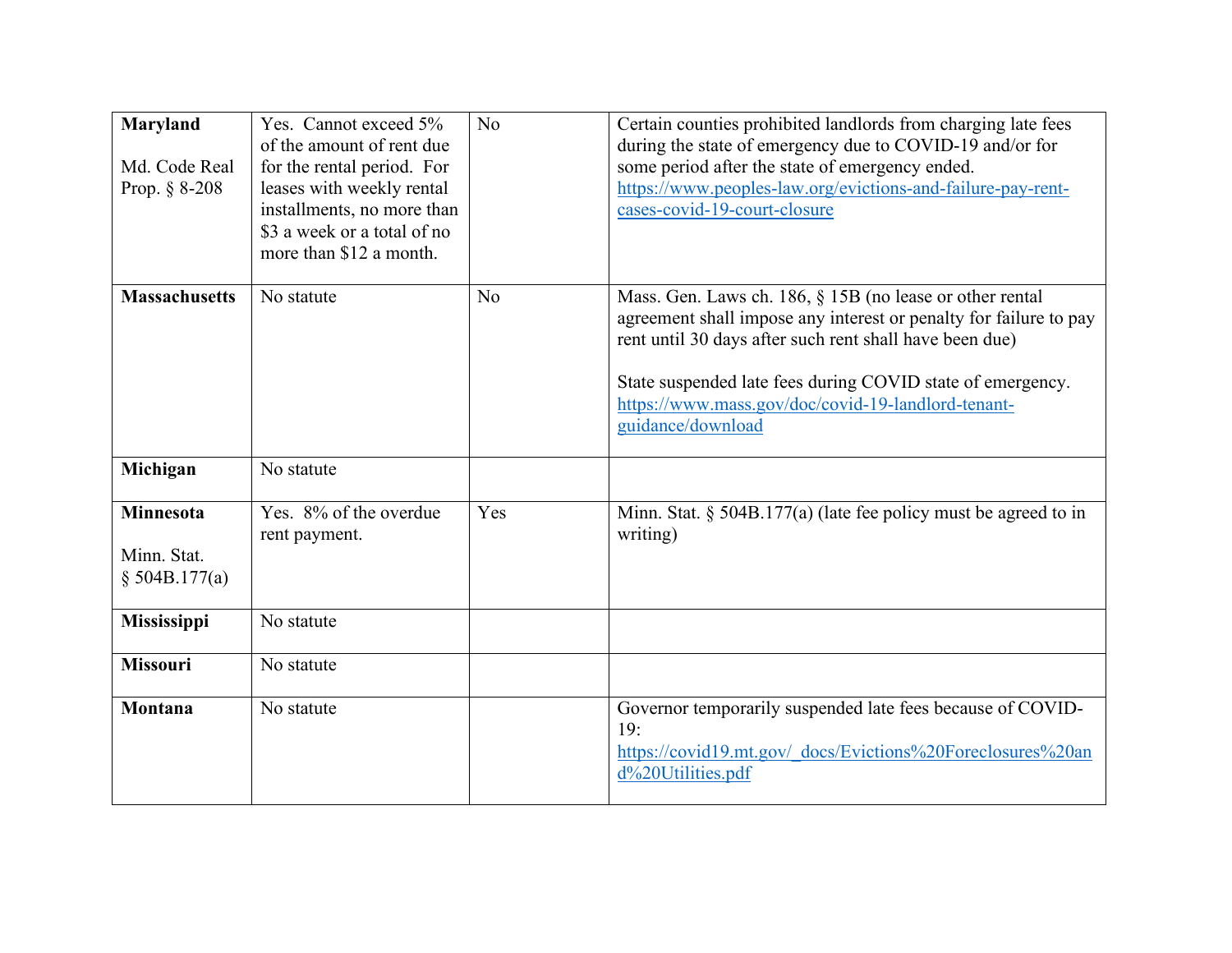| <b>Nebraska</b>                                          | No statute                                                                                                                                                        |                | Neb. Rev. Stat. $\S$ 76-1412 (providing that a court can refuse to<br>enforce a lease term deemed unconscionable)                                                                                                                                                    |
|----------------------------------------------------------|-------------------------------------------------------------------------------------------------------------------------------------------------------------------|----------------|----------------------------------------------------------------------------------------------------------------------------------------------------------------------------------------------------------------------------------------------------------------------|
| <b>Nevada</b><br>Nev. Rev. Stat.<br>\$118A.210           | Yes. 5% of amount of<br>periodic rent.                                                                                                                            | Yes            | Nev. Rev. Stat. § 118A.210 (a landlord cannot charge a late fee<br>for any tenancy that is longer than week-to-week until three<br>days after rent is due)                                                                                                           |
| <b>New</b><br>Hampshire                                  | No statute                                                                                                                                                        |                |                                                                                                                                                                                                                                                                      |
| <b>New Jersey</b>                                        | No statute                                                                                                                                                        | N <sub>o</sub> | Associates v. Miranda, 115 N.J. 522 (1989) (holding that<br>landlords cannot evict based on nonpayment of late fees unless<br>agreement states late charges are to be considered part of rent)                                                                       |
| <b>New Mexico</b><br>N.M. Stat. § 47-<br>$8 - 15$        | Yes. 10% of total rent<br>payment for each rental<br>period the tenant is in<br>default.                                                                          | Yes            |                                                                                                                                                                                                                                                                      |
| <b>New York</b><br>N.Y. Real Prop.<br>Law $\S$ 238-a     | Yes. \$50 or 5% of<br>monthly rent, whichever is<br>less.                                                                                                         | N <sub>o</sub> | N.Y. Real Prop. Law § 238-a (a landlord may not demand a late<br>fee unless payment of rent has not been made within five days<br>of the date it was due)<br>Late fees were prohibited through March 24, 2021.<br>https://hcr.ny.gov/covid-19-helpful-links-and-faqs |
| <b>North</b><br>Carolina<br>N.C. Gen. Stat.<br>$§$ 42-46 | Yes. If due monthly, no<br>more than \$15 or 5% of<br>monthly rent, whichever is<br>greater. If due weekly, \$4<br>or 5% of weekly rent,<br>whichever is greater. | Yes            | N.C. Gen. Stat. § 42-46 (a landlord cannot charge a late fee<br>until rent is five days late)                                                                                                                                                                        |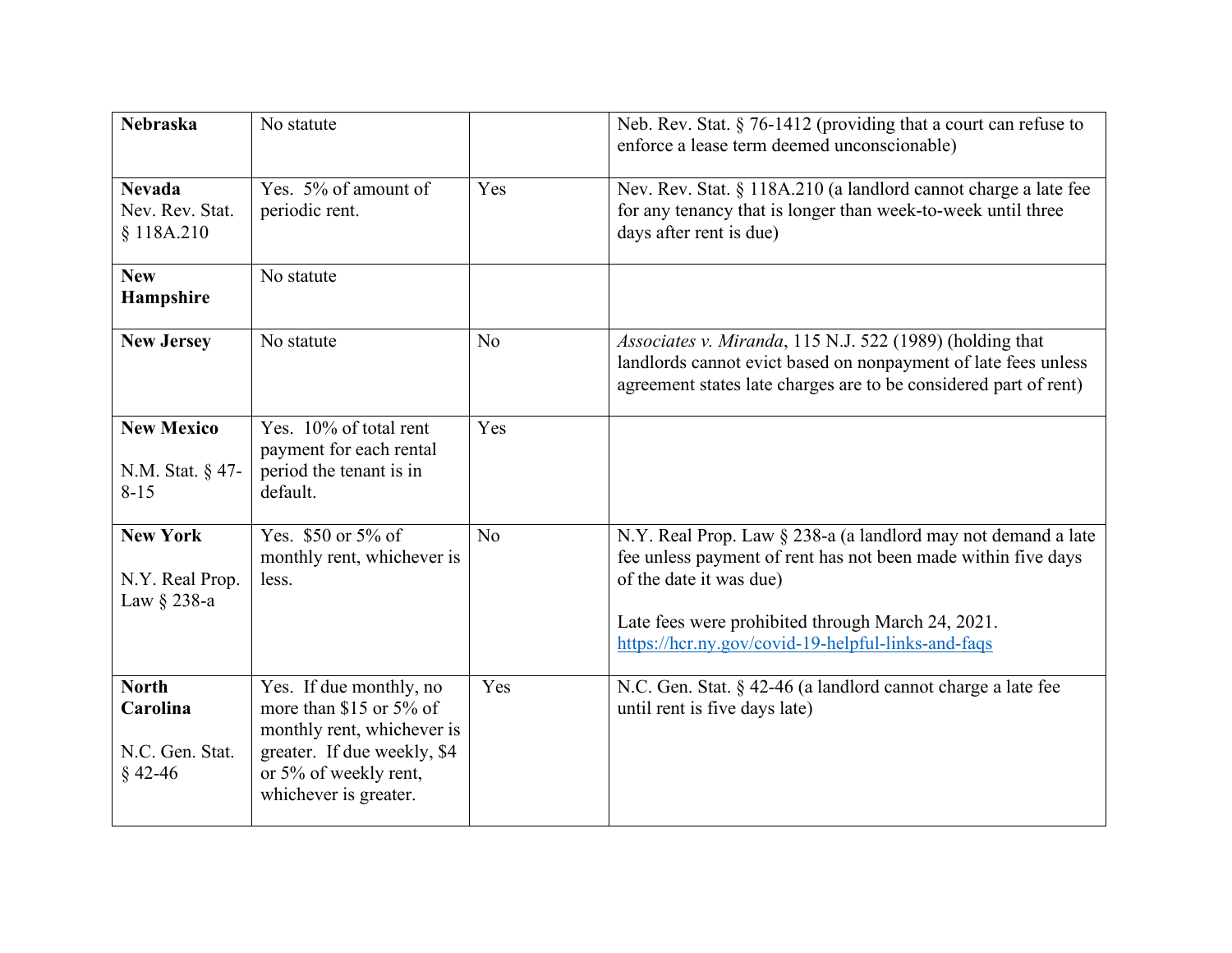| <b>North Dakota</b>                     | No statute                                                                                                                                               | Yes | N.D. Cent. Code $\S$ 47-16-13.3 (providing that a court can refuse<br>to enforce a lease term deemed unconscionable)<br>https://attorneygeneral.nd.gov/consumer-resources/tenant-rights<br>(stating that the rental agreement must state if there is a late fee,<br>the amount of the fee, and when it is charged)                                                                                                                                                                                                                             |
|-----------------------------------------|----------------------------------------------------------------------------------------------------------------------------------------------------------|-----|------------------------------------------------------------------------------------------------------------------------------------------------------------------------------------------------------------------------------------------------------------------------------------------------------------------------------------------------------------------------------------------------------------------------------------------------------------------------------------------------------------------------------------------------|
| Ohio                                    | No statute, but case law<br>indicates it must be<br>reasonable in proportion<br>to rental rate.                                                          |     | Calabria v. Green, 1995 Ohio App. LEXIS 3903 (September 8,<br>1995), Trumbull Co. App. No. 95-T-5181 (the Eleventh<br>Appellate District Court held that while late charges of \$10.00<br>per day (for 38 days) was not enforceable, "an agreed upon,<br>one-time late fee, that is reasonable in proportion to the rental<br>rate, and that has a rational basis supporting the imposition of<br>the charge, is proper.")<br>Ohio Rev. Code $\S$ 5321.14 (providing that a court can refuse to<br>enforce a lease term deemed unconscionable) |
| <b>Oklahoma</b>                         | No statute, but case law<br>indicates must be<br>reasonably related to costs<br>incurred.                                                                |     | Sun Ridge Investors, Ltd. v. Parker, 956 P.2d 876 (1998)<br>(court found that a \$5.00 per day imposed for late-payment or<br>nonpayment of rent is a penalty, in the absence of any evidence<br>to the contrary showing actual costs incurred by the landlord)                                                                                                                                                                                                                                                                                |
| Oregon<br>Or. Rev. Stat.<br>§ 90.260(2) | Yes. Must be reasonable,<br>and is capped based on a<br>percentage of an amount<br>that is dependent on the<br>late fee option selected.<br>See statute. | Yes | Or. Rev. Stat. § $90.260(1)(a)$ (a landlord cannot charge a late<br>fee until rent is five days late)<br>Or. Rev. Stat. $\S 90.260(1)(b)$ (late fee policy must be in writing)<br>No late fees could be charged for rent due between April 1,<br>2020, and June 30, 2021, unless that rent is still unpaid on<br>February 28, 2022. https://www.portland.gov/phb/rental-<br>services/helpdesk/oregon-eviction-moratorium-faq#toc-can-<br>late-fees-be-charged-on-the-past-due-rent-                                                            |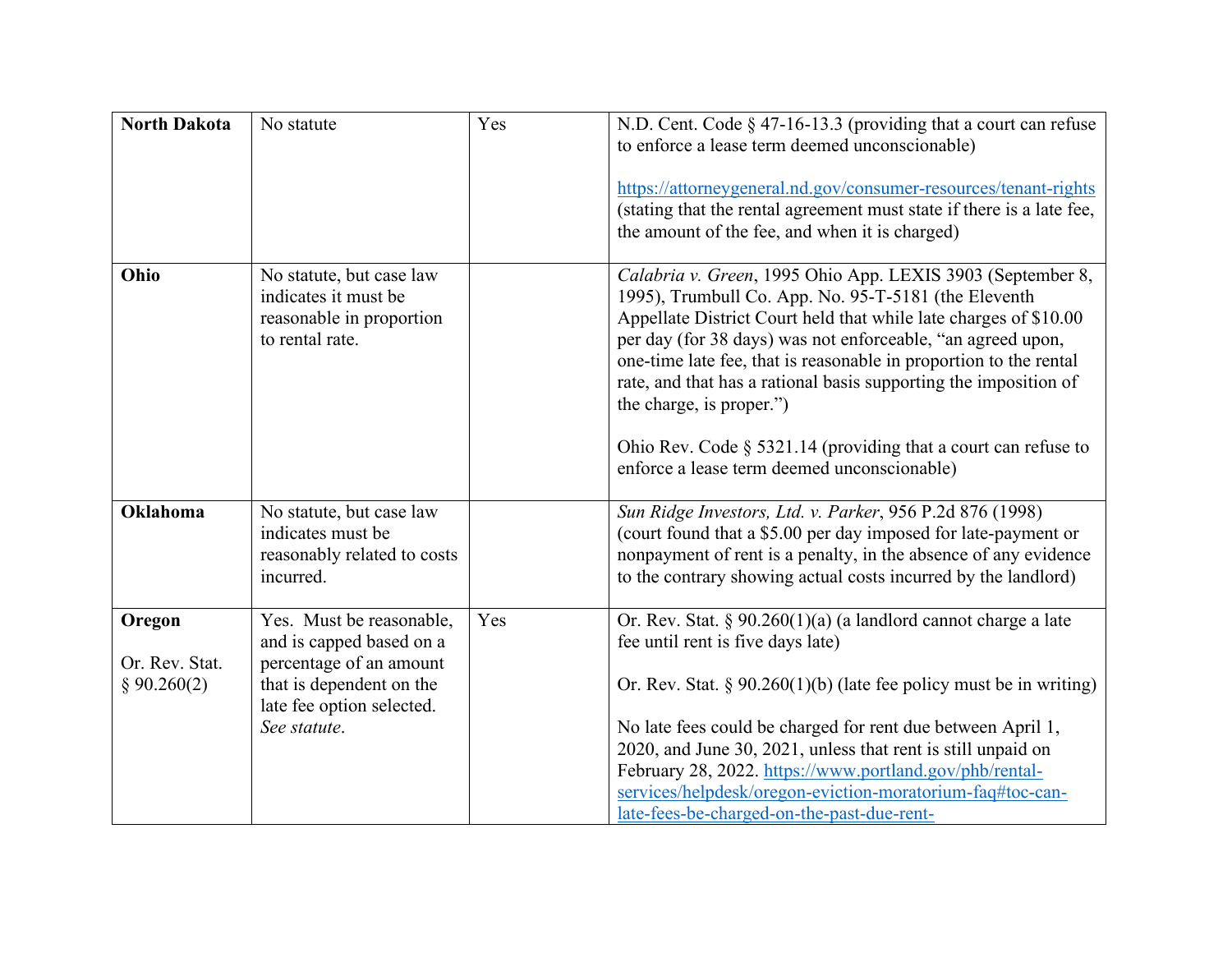| Pennsylvania          | No statute, but case law<br>indicates must be<br>reasonable. | Courts have referenced 68 Pa. Stat. § 250.301 (allowing interest<br>on past due rent if it is equitable under the circumstances) in<br>finding that late fees must be reasonable. See Cohick v. Mazza,<br>No. CV-17-0693, 2017 WL 11656917 (Pa. Com. Pl. Aug. 10,<br>2017) (holding that $\frac{3}{day}$ was not per se unreasonable); <i>Enx</i><br>Enters. v. Humphries, 2017 Pa. Dist. & Cnty. Dec. LEXIS 1830<br>(holding that \$5/day was unreasonable)<br>Mayor of Philadelphia suspended late fees for tenants between<br>March 1, 2020, and September 30, 2021, who provided a<br>hardship certificate.<br>https://www.phila.gov/departments/fair-housing-<br>commission/tenant-protections/covid-19-emergency-tenant-<br>protections/#:~:text=Tenants%20who%20are%20unable%20to,<br>or%20interest%20on%20back%20rent |
|-----------------------|--------------------------------------------------------------|-------------------------------------------------------------------------------------------------------------------------------------------------------------------------------------------------------------------------------------------------------------------------------------------------------------------------------------------------------------------------------------------------------------------------------------------------------------------------------------------------------------------------------------------------------------------------------------------------------------------------------------------------------------------------------------------------------------------------------------------------------------------------------------------------------------------------------|
| <b>Rhode Island</b>   | No statute                                                   | R.I. Gen. L. § 34-18-35 (landlord cannot serve a demand for<br>payment of rent until it is at least 15 days in arrears, which can<br>be interpreted to prohibit late fees from being assessed during<br>this period)<br>34 R.I. Gen. Laws § 34-18-13 (providing that a court can refuse<br>to enforce a lease term deemed unconscionable)                                                                                                                                                                                                                                                                                                                                                                                                                                                                                     |
| <b>South Carolina</b> | No statute                                                   | S.C. Code § 27-40-230 (providing that a court can refuse to<br>enforce a lease term deemed unconscionable)                                                                                                                                                                                                                                                                                                                                                                                                                                                                                                                                                                                                                                                                                                                    |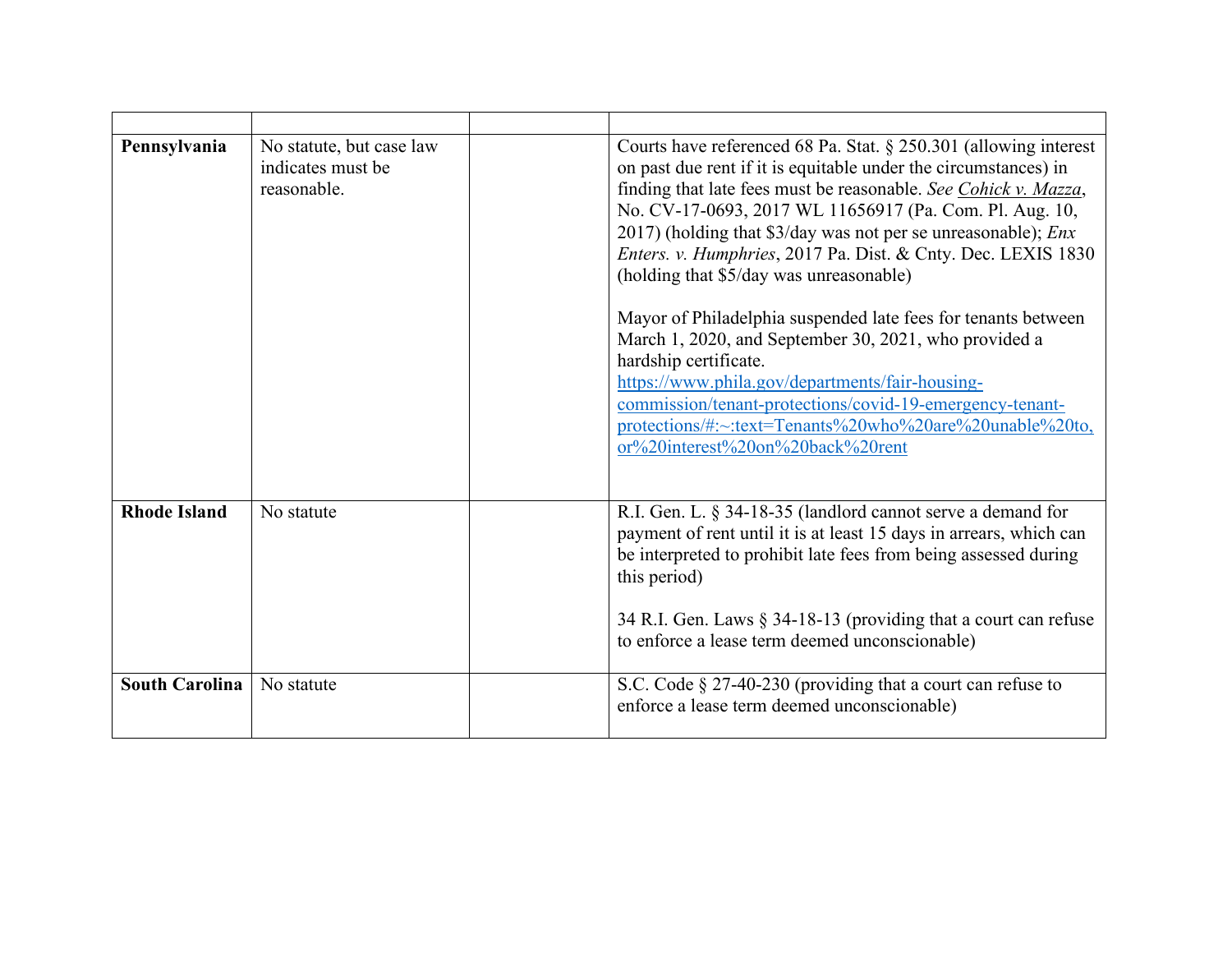| <b>South Dakota</b>                                | No statute                                                                                                                                                             |     |                                                                                                                                                                                                                                                                                                                                                                                                                                          |
|----------------------------------------------------|------------------------------------------------------------------------------------------------------------------------------------------------------------------------|-----|------------------------------------------------------------------------------------------------------------------------------------------------------------------------------------------------------------------------------------------------------------------------------------------------------------------------------------------------------------------------------------------------------------------------------------------|
|                                                    |                                                                                                                                                                        |     |                                                                                                                                                                                                                                                                                                                                                                                                                                          |
| <b>Tennessee</b><br>Tenn. Code<br>$§ 66-28-201(d)$ | Yes. $10\%$ of the amount<br>of rent past due.                                                                                                                         | No  | Tenn. Code $\S$ 66-28-201(d) ("There shall be a five-day grace<br>period between the day the rent was due and the day a fee for<br>the late payment of rent may be charged.")                                                                                                                                                                                                                                                            |
| <b>Texas</b><br>Tex. Prop. Code<br>§ 92.019        | No stated maximum, but<br>must be reasonable.<br>Presumed reasonable if<br>not more than $10-12\%$ of<br>amount of rent, depending<br>on the type of dwelling<br>unit. | Yes | Tex. Prop. Code § 92.019(a)(1) (notice of the late fee must be<br>in the written lease)<br>Tex. Prop. Code $\S$ 92.019(a)(3) (a landlord may not charge late<br>fees unless rent has remained unpaid for two full days after it<br>was due)                                                                                                                                                                                              |
| <b>Utah</b><br>Utah Code<br>$§ 57-22-4$            | Yes. Late fee cannot<br>exceed the greater of 10%<br>of rent agreed to in rental<br>agreement or \$75.                                                                 | No  |                                                                                                                                                                                                                                                                                                                                                                                                                                          |
| <b>Vermont</b>                                     | No statute, but case law<br>indicates must be<br>reasonably related to<br>damages incurred.                                                                            | Yes | Highgate Associates, Ltd. v. Lorna Merryfield, Supreme Court<br>Docket No. 90-032 (1991) (upholding the lower court's finding<br>the late fees were invalid penalties, where "the amount charged<br>has no relation to the damages the landlord would sustain if the<br>lease agreement were breached.") (citing cases). The case<br>offers a detailed analysis on the validity of a liquidated damages<br>provision, such as late fees. |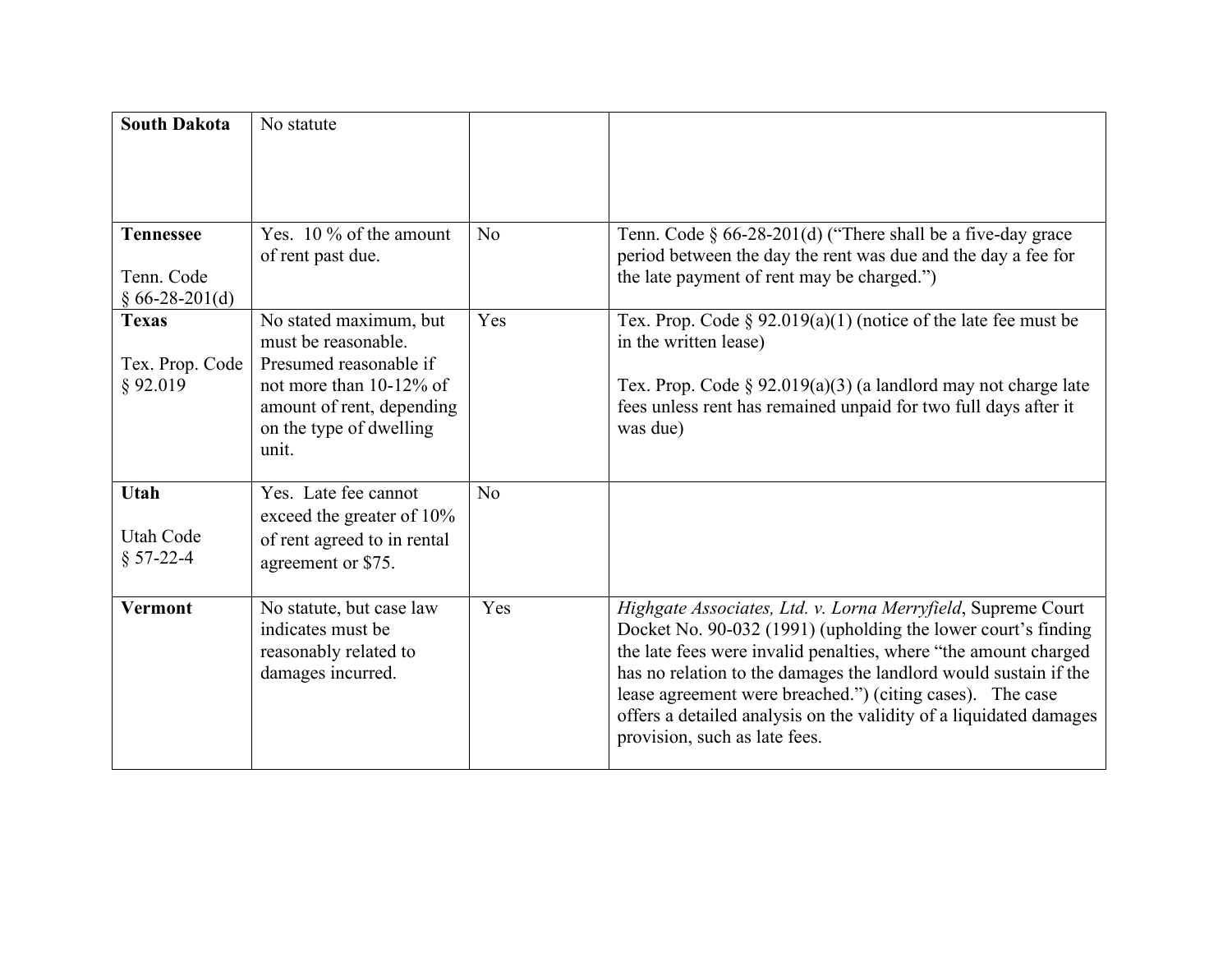| Virginia<br>Va. Code<br>$$55.1-1204(E)$                 | Yes. Can't exceed the<br>lesser of 10% of periodic<br>rent or 10% of remaining<br>balance due and owed by<br>tenant.                                  | Yes            | Va. Code § 55.1-1204(c)(5) (can charge a late fee if rent is paid<br>after the fifth day of any given month)<br>Va. Code $\S$ 55.1-1204(E) (cannot charge a tenant for late<br>payment unless it was provided for in the written rental<br>agreement)                                                                                                                                                                                                                                                                                                                                                         |
|---------------------------------------------------------|-------------------------------------------------------------------------------------------------------------------------------------------------------|----------------|---------------------------------------------------------------------------------------------------------------------------------------------------------------------------------------------------------------------------------------------------------------------------------------------------------------------------------------------------------------------------------------------------------------------------------------------------------------------------------------------------------------------------------------------------------------------------------------------------------------|
| Washington<br>Wash. Rev.<br>Code<br>$§$ 59.18.140       | No statutory maximum,<br>but presumably must be<br>reasonable (per<br>$§$ 59.18.140 that tenants<br>shall comply with all<br>reasonable obligations). | Yes            | Wash. Rev. Code § 59.18.170(2) (landlord may not charge a<br>late fee until rent is more than five days past due)<br>Wash. Rev. Code § 59.18.285 (any nonrefundable fees must be<br>stated in a written rental agreement)<br>Wash. Rev. Code § 59.18.625 (no late fees could be charged<br>between March 1, 2020, and the six months following the<br>expiration of the eviction moratorium. (expired June 30, 2021)                                                                                                                                                                                          |
| <b>West Virginia</b><br>W. Va. Code<br>$$37-6A-2(b)(1)$ | No statutory maximum,<br>but presumably must be<br>reasonable.                                                                                        | N <sub>o</sub> | W. Va. Code § 37-6A-2(b)(1) (provides that a late fee may only<br>be deducted from a security deposit if the charges were<br>reasonable and specified in the rental agreement)                                                                                                                                                                                                                                                                                                                                                                                                                                |
| Wisconsin                                               | No statute                                                                                                                                            | N <sub>o</sub> | ATCP 134.09(8)(a) (may not charge late fee except as<br>specifically provided under rental agreement)<br>The department of agriculture, trade, and consumer protection<br>adopted a temporary emergency rule due to the pandemic:<br>"During an emergency declared pursuant to Wis. Stat. s. 323.10<br>and for the 90 days following the expiration of the emergency,<br>no landlord may charge any tenant a fee or a penalty for<br>nonpayment of rent or late payment of rent."<br>https://www.natlawreview.com/article/wisconsin-prohibits-<br>residential-landlords-charging-fees-and-penalties-late-rent |